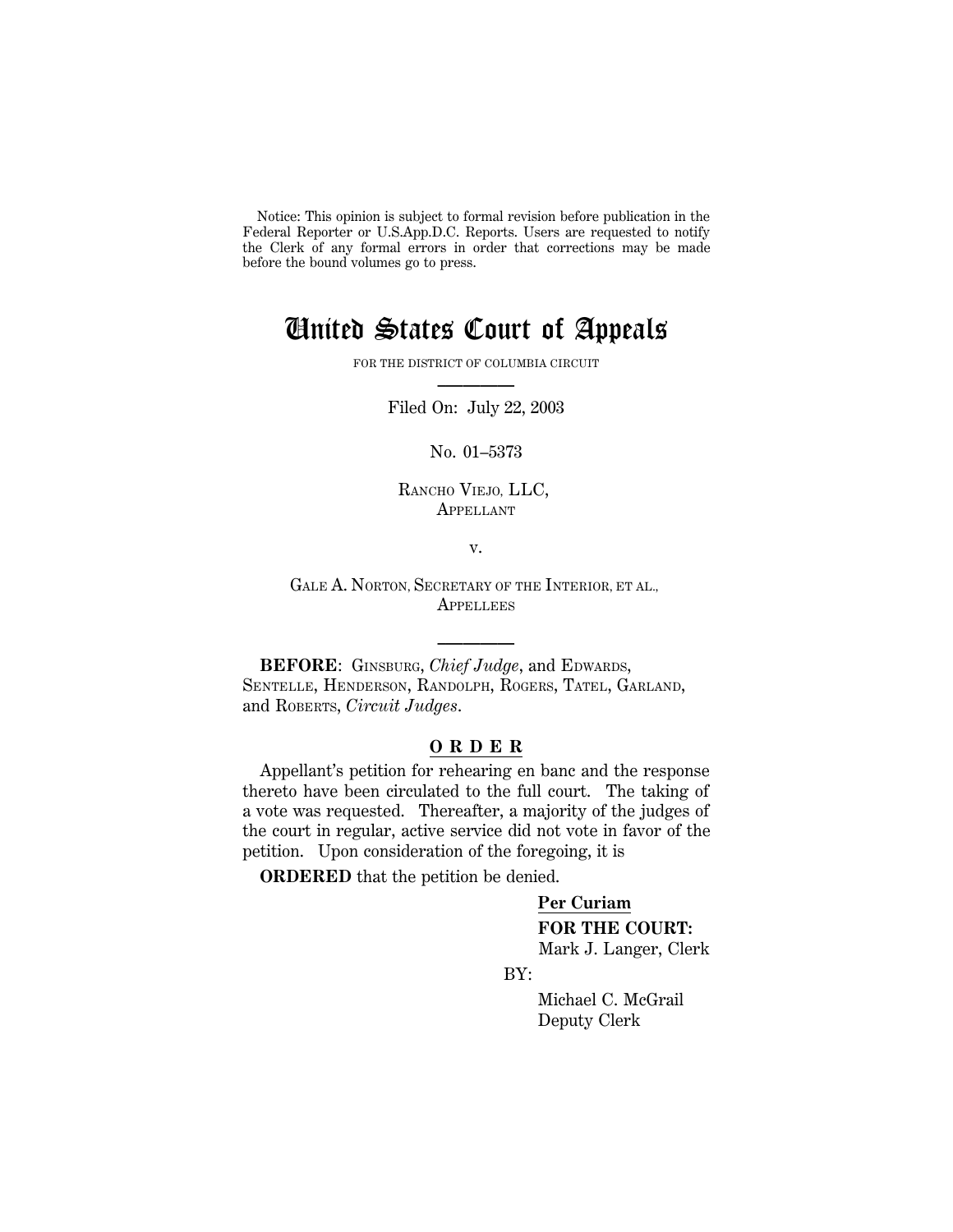*Circuit Judge* SENTELLE and *Circuit Judge* ROBERTS would grant the petition for rehearing en banc.

Separate statements of *Circuit Judge* SENTELLE and *Circuit Judge* ROBERTS dissenting from the denial of rehearing en banc are attached.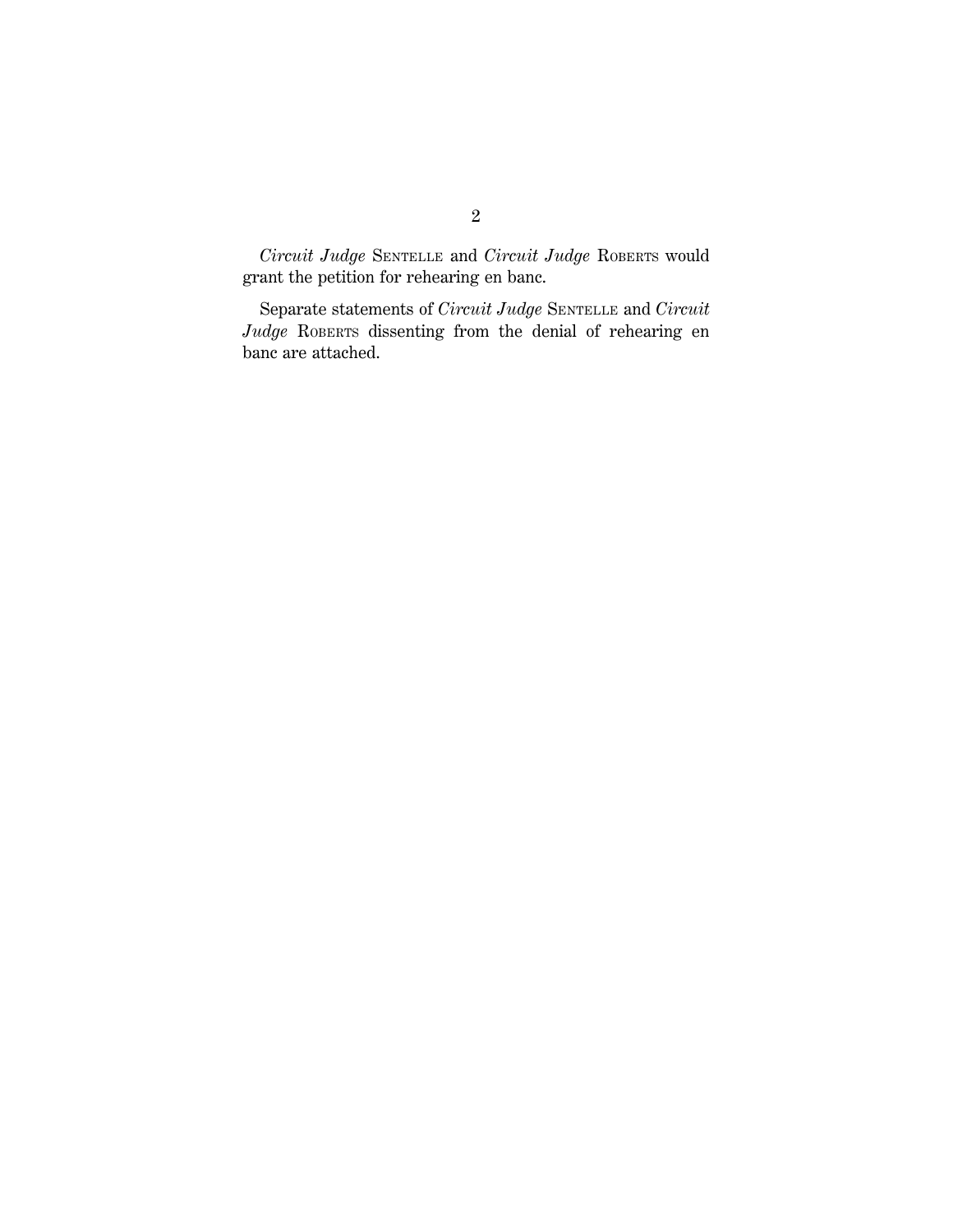SENTELLE, *Circuit Judge*, *dissenting from denial of rehearing en banc*: The court's opinion in this case continues a divergence from contemporary Supreme Court Commerce Clause jurisprudence begun, or at least evidenced, in *National Association of Home Builders v. Babbitt*, 130 F.3d 1041 (D.C. Cir. 1997) (*NAHB*). Indeed, it broadens that divergence. At least at the time of *NAHB*, the Supreme Court had not yet entered its decision in *United States v. Morrison*, 529 U.S. 598 (2000), underlining and explaining its decision in *United States v. Lopez*, 514 U.S. 549 (1995). This time we uphold the order of the Fish and Wildlife Service to a developer to remove a fence from its own property in order to accommodate the movement of arroyo toads, a species of neither migratory habit nor commercial use. Thus, as in *NAHB*, this Circuit holds that the intrastate "taking" of a non-commercial species of fauna may be constitutionally regulated by the federal government under the authority of the Commerce Clause, U.S. CONST. art. I, § 8, cl. 3, which empowers Congress "[t]o regulate Commerce  $\ldots$  among the several states...."

Once again, this Circuit upholds under the rubric of the interstate commerce power the regulation of ''an activity that is neither interstate nor commerce...." *NAHB*, 130 F.3d at 1061 (Sentelle, J., dissenting). As in *NAHB*, the panel's reasoning runs athwart the Supreme Court's analysis of the reach of the Commerce Clause in *Lopez*, and now in *Morrison*. Under the *Lopez* analysis, Congress may regulate (1) ''the use of the channels of interstate commerce''; (2) ''the instrumentalities of interstate commerce, or persons or things in interstate commerce, even though the threat may come only from intrastate activities''; and (3) ''those activities having a substantial relation to interstate commerce.'' *Lopez*, 514 U.S. at 558–59 (citations omitted). The arroyo toad is not a channel of commerce nor is it in one. It is not an instrumentality of commerce, nor is it a person or thing in interstate commerce. The "taking" of that toad (especially by land preparation) does not have any substantial relationship to interstate commerce. The protection of a non-commercial, purely local toad is not within any of the *Lopez* categories.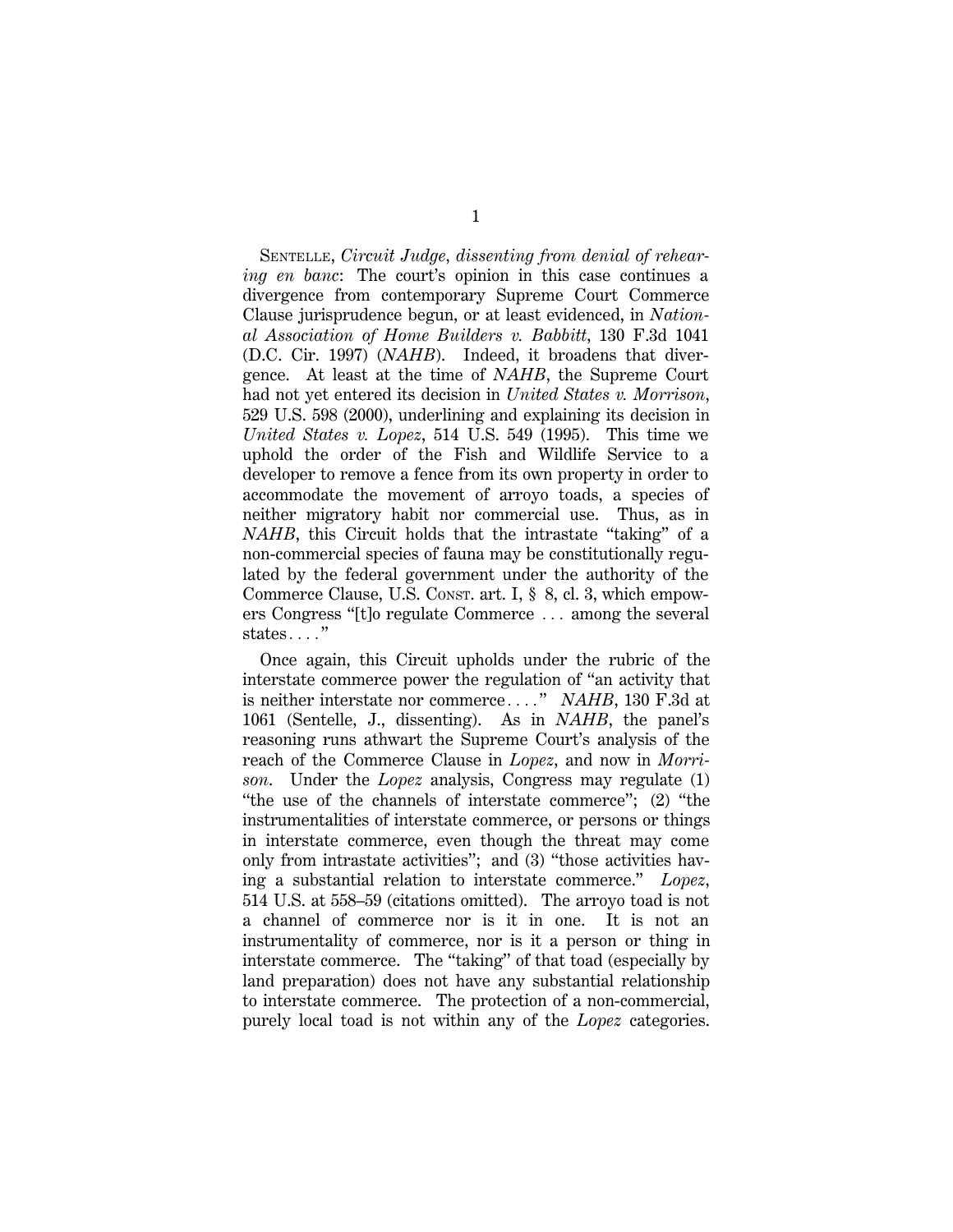As I understand the court's rationale in the present opinion, because the ''taking'' of the toad is done by an entity engaging in commercial activity, Congress can regulate that taking under the third category. I disagree. In analyzing the parameters of the third category in *Lopez*, the Supreme Court examined whether:

—the regulation controls a commercial activity, or an activity necessary to the regulation of some commercial activity;

—the statute includes a jurisdictional nexus requirement to ensure that each regulated instance of the activity affects interstate commerce; and

—the rationale offered to support the constitutionality of the statute (*i.e.*, statutory findings, legislative history, arguments of counsel, or a reviewing court's own attribution of purposes to the statute being challenged) has a logical stopping point so that the rationale is not so broad as to regulate on a similar basis all human endeavors, especially those traditionally regulated by the states.

*NAHB*, 130 F.3d at 1064 (Sentelle, J., dissenting) (citing *Lopez*, 514 U.S. at 559–65; other citations omitted). Protecting a toad from a land owner pinning a fence on its own property does not become commercial under any of the three elements of that examination. The point of *Lopez*, as further explained in *Morrison*, is not that Congress can regulate any activity if the act of regulating catches an entity or an action that is itself commercial independent of the noncommercial nature of the regulated entity and activity. It is rather that '' '[w]here economic activity substantially affects interstate commerce, legislation regulating that activity will be sustained.' '' *Morrison*, 529 U.S. at 610 (quoting *Lopez*, 514 U.S. at 560). As the *Morrison* Court went on to explain, ''a fair reading of *Lopez* shows that the noneconomic, criminal nature of the conduct at issue was central to our decision in that case,'' the decision to strike down the Gun–Free School Zones Act as beyond the reach of the Commerce Clause. *Id.* Despite the valiant efforts of my colleagues on the panel, the notion that the rationale of the present decision has a stop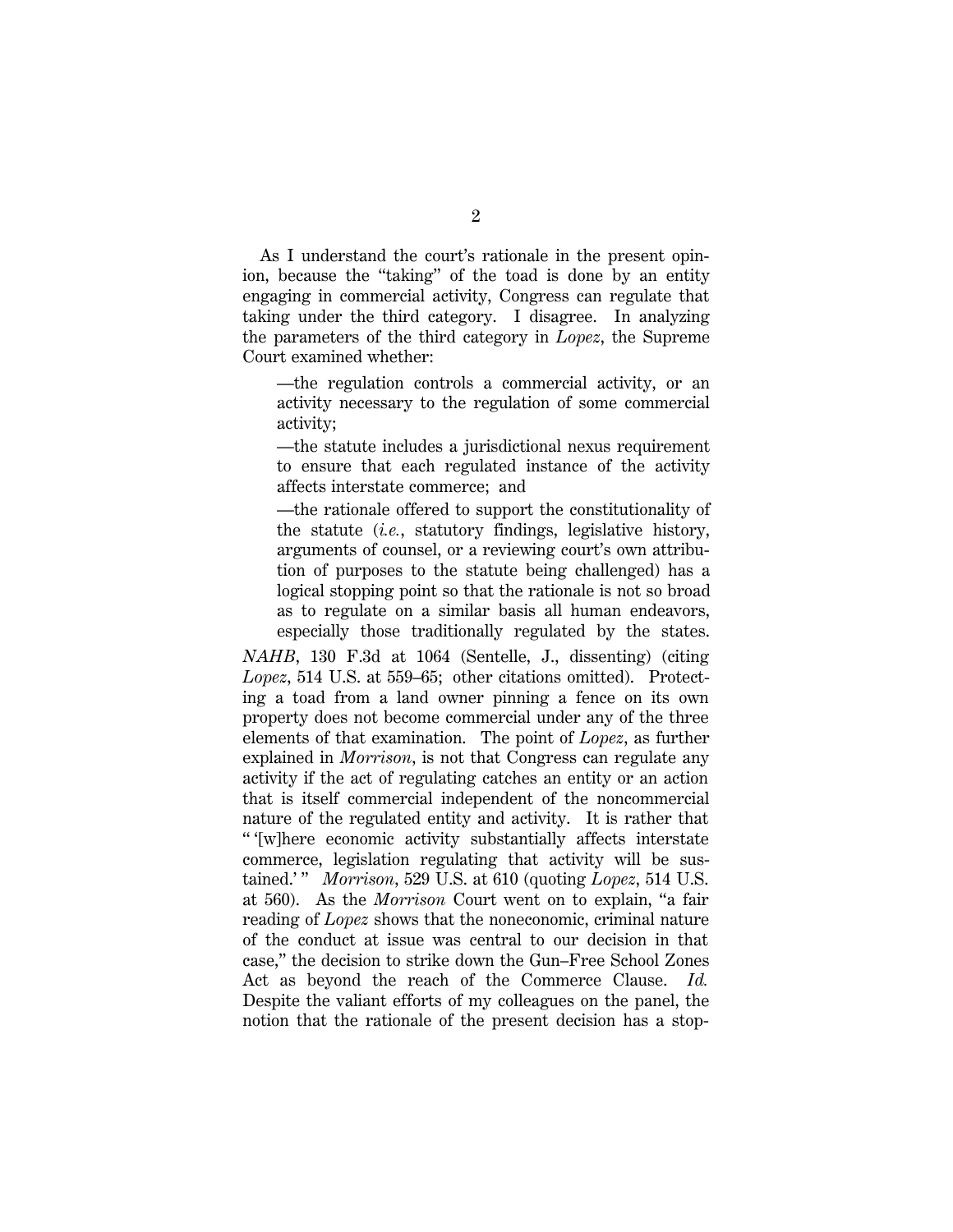ping point fails. It is at odds, most importantly, with the Supreme Court. It is also conspicuously in conflict with another circuit. The Fifth Circuit has explicitly rejected the claim that federal regulation protecting a noncommercial species is permissible if the activity constituting the "take" was itself economic.

Neither the plain language of the Commerce Clause, nor judicial decisions construing it, suggest that, concerning substantial effect *vel non*, Congress may regulate activity (here, Cave Species takes) solely because non-regulated conduct (here, commercial development) by the actor engaged in the regulated activity will have some connection to interstate commerce.... To accept [such an] analysis would allow application of otherwise unconstitutional statutes to commercial actors, but not to noncommercial actors. There would be no limit to Congress' authority to regulate intrastate activities, so long as those subjected to the regulation were entities which had an otherwise substantial connection to interstate commerce.

## *GDF Realty Inv., Ltd. v. Norton*, 326 F.3d 622, 634 (5th Cir. 2003).

In fact, even if it were constitutionally sufficient that the take, although not required by the terms of the statute, coincidentally constituted activity in interstate commerce, that does not match the facts of this case. Ground preparation and erection of a fence are not commerce, and certainly not interstate. Even the construction of houses hardly constitutes interstate commerce. In short, because this decision of the court continues a line of cases in conflict with Supreme Court jurisprudence, and is in conflict with at least one other circuit, I would en banc this cause so that the full court might bring the jurisprudence of the Circuit in harmony with the Supreme Court.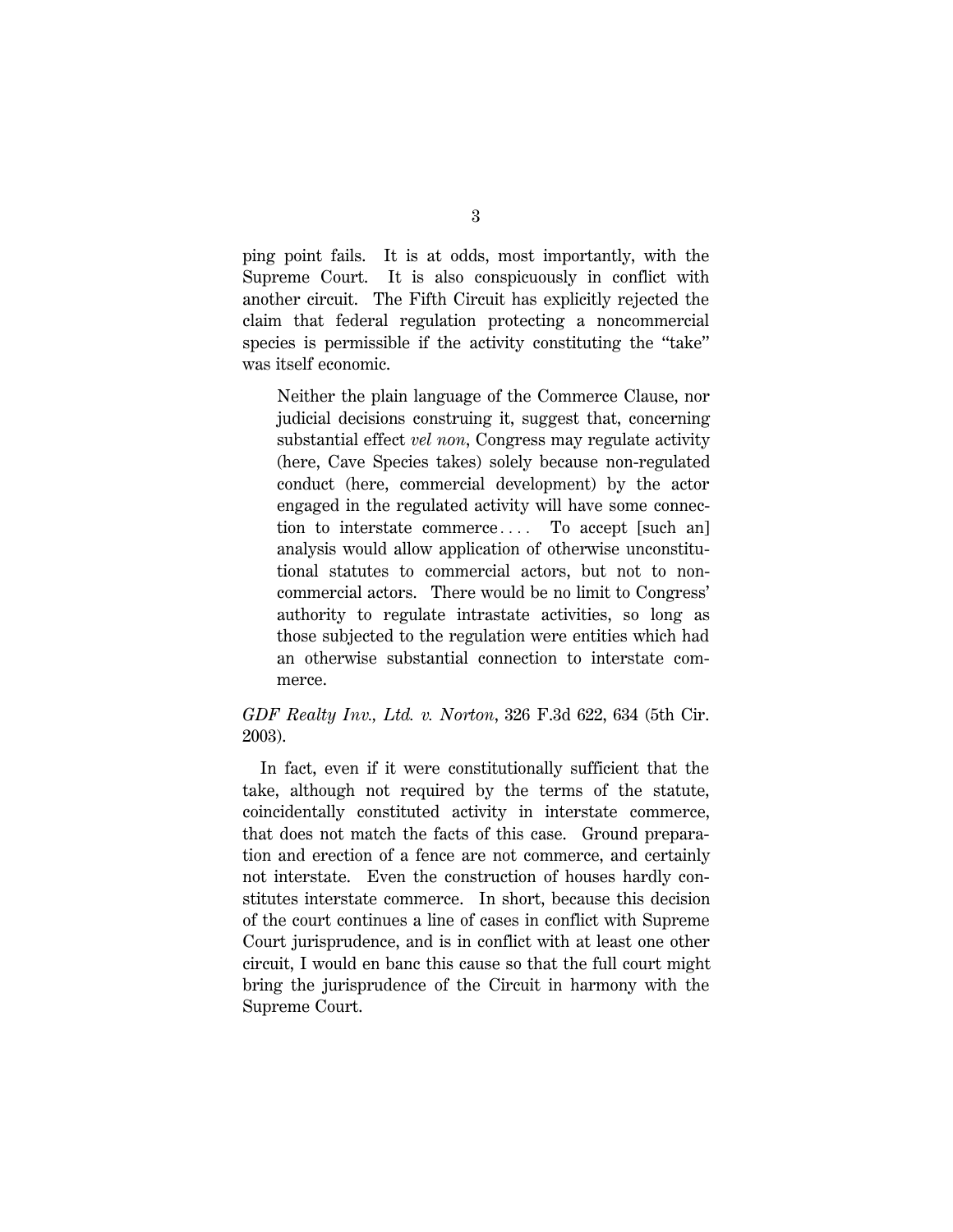ROBERTS, *Circuit Judge*, *dissenting from denial of rehearing en banc*: The panel's opinion in effect asks whether the challenged *regulation* substantially affects interstate commerce, rather than whether the *activity* being regulated does so. Thus, the panel sustains the application of the Act in this case because Rancho Viejo's commercial development constitutes interstate commerce and the regulation impinges on that development, not because the incidental taking of arroyo toads can be said to be interstate commerce. *See Rancho Viejo, LLC v. Norton*, 323 F.3d 1062, 1071–73.

Such an approach seems inconsistent with the Supreme Court's holdings in *United States v. Lopez*, 514 U.S. 549 (1995) and *United States v. Morrison*, 529 U.S. 598 (2000). The Court in those cases upheld facial Commerce Clause challenges to legislation prohibiting the possession of firearms in school zones and violence against women. Given *United States v. Salerno*, 481 U.S. 739 (1987), such a facial challenge can succeed only if there are no circumstances in which the Act at issue can be applied without violating the Commerce Clause. Under the panel's approach in this case, however, if the defendant in *Lopez* possessed the firearm because he was part of an interstate ring and had brought it to the school to sell it, or the defendant in *Morrison* assaulted his victims to promote interstate extortion, then clearly the challenged *regulations* in those cases would have substantially affected interstate commerce, and the facial Commerce Clause challenges would have failed.

That is precisely what the Fifth Circuit concluded recently in rejecting the approach the panel took in this case. *See GDF Realty Inv., Ltd. v. Norton*, 326 F.3d 622, 634–35 (5th Cir. 2003). As the Fifth Circuit explained, ''looking primarily beyond the regulated activity  $\ldots$  would 'effectually obliterate' the limiting purpose of the Commerce Clause,'' and, under such an approach, ''the facial challenges in *Lopez* and *Morrison* would have failed.'' *Id*.

The panel's approach in this case leads to the result that regulating the taking of a hapless toad that, for reasons of its own, lives its entire life in California constitutes regulating "Commerce ... among the several States." U.S. Const. art.